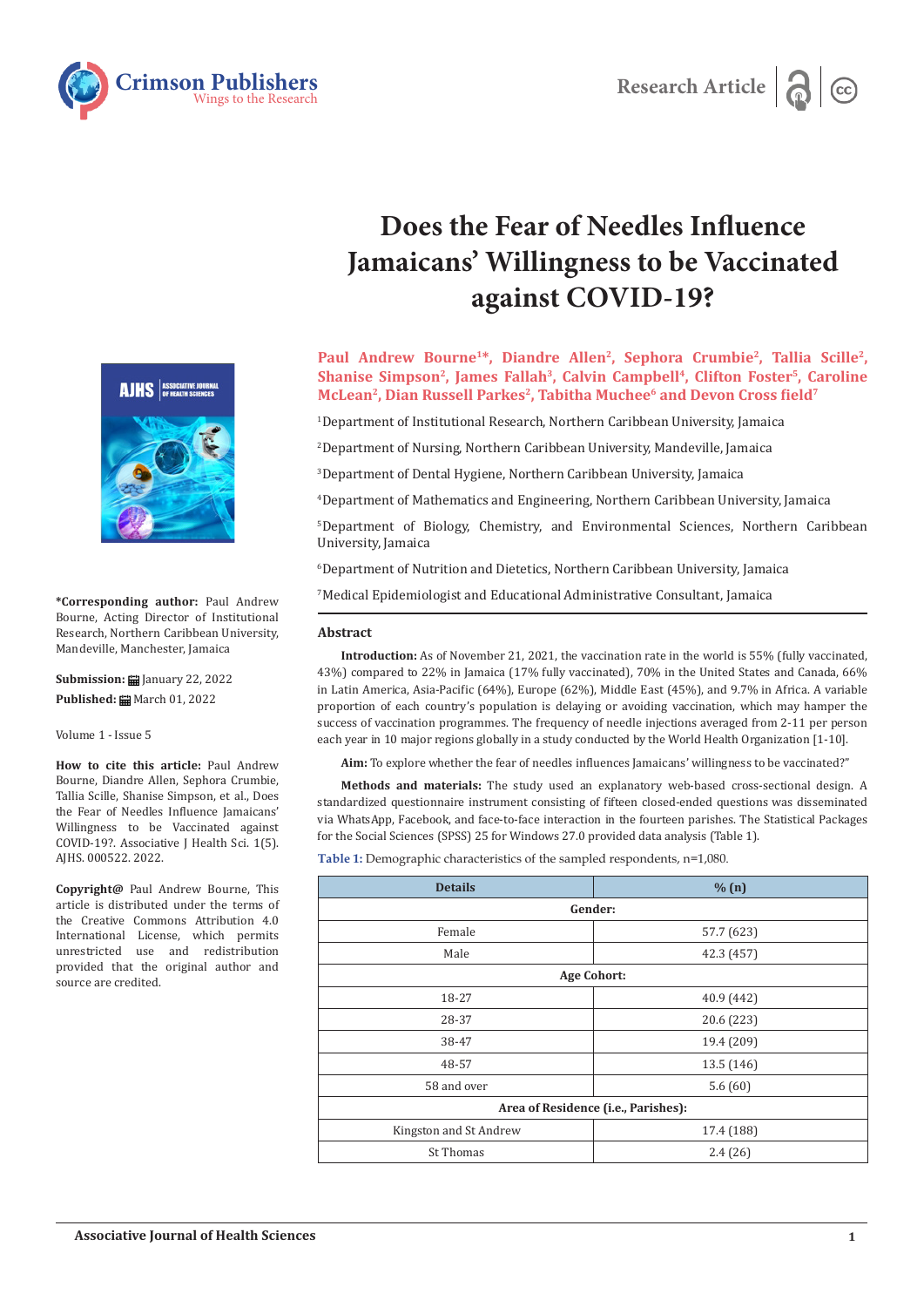| Portland     | 2.7(29)    |
|--------------|------------|
| St Mary      | 3.2(35)    |
| St Ann       | 3.1(33)    |
| Trelawny     | 1.9(20)    |
| St James     | 2.9(31)    |
| Hanover      | 2.9(31)    |
| Westmoreland | 1.7(18)    |
| St Elizabeth | 19.7 (213) |
| Manchester   | 12.2 (132) |
| Clarendon    | 20.0(216)  |
| St Catherine | 10.0 (108) |
|              | 17.4 (188) |

**Findings:** Most of the respondents were females living in Clarendon who were hesitant to take the vaccine due to trypanophobia. Of the total respondents, 62.6% (n=676) avoided medication requiring administration through needles. The majority of the respondents (31.2%, n=337) was three on a scale of 1-5 (with 5 being the highest level of fear). Most respondents (43.6%, n=471) answered "Yes" when asked, "If the needles were shorter would you take the vaccine?" When asked if the following statement referred to the: "My heart races when I think about getting an injection", most of the respondents (31.9%, n=344) agreed. Age, fear of needles, and willingness to accept oral vaccination accounted for 21.6% (i.e., Nagelkerke R2) of the variance in vaccination status (-2Ll=744.023; Omnibus test of Model coefficients: χ2(8)=117.109, P < 0.001; Hosmer and Lemeshow test: χ2(8)=10.750, P-value = 0.216) [11-13].

**Conclusion:** The influence of trypanophobia on COVID-19 vaccination rates in Jamaica must be considered when formulating future public media strategies, policymakers' approach, and civic responsibility in reducing vaccine hesitancy among the population. Therapeutic healthcare provider and patient interactions are pivotal in increasing the patient's confidence, willingness toward treatment, and the strength to overcome trypanophobia (Table 2).

| <b>Details</b>                                                                      | % (n)      |  |  |  |  |
|-------------------------------------------------------------------------------------|------------|--|--|--|--|
| Like taking medication in the form of injection                                     |            |  |  |  |  |
| <b>Yes</b>                                                                          | 37.4 (404) |  |  |  |  |
| N <sub>0</sub>                                                                      | 62.6 (676) |  |  |  |  |
| <b>Perspectives on needles</b>                                                      |            |  |  |  |  |
| They are okay I don't have a problem with them                                      | 37.2 (402) |  |  |  |  |
| I'm a bit scared of them                                                            | 32.3 (349) |  |  |  |  |
| They make me feel nervous                                                           | 22.0 (238) |  |  |  |  |
| They are too big                                                                    | 8.4 (91)   |  |  |  |  |
| Degree on fearful of needles (scale of 1-5, with 5 being the highest level of fear) |            |  |  |  |  |
| $1$ – the least                                                                     | 17.6 (190) |  |  |  |  |
| $\overline{\mathcal{L}}$                                                            | 15.8 (171) |  |  |  |  |
| 3 - moderate                                                                        | 31.2 (337) |  |  |  |  |
| 4                                                                                   | 20.5 (221) |  |  |  |  |
| $5$ – the most                                                                      | 14.9 (161) |  |  |  |  |
| If the needles were shorter would you take the vaccine? (Vaccines in general)       |            |  |  |  |  |
| Yes                                                                                 | 43.6 (471) |  |  |  |  |
| No                                                                                  | 36.2 (391) |  |  |  |  |
| Not Applicable                                                                      | 20.2 (218) |  |  |  |  |
| If the vaccine was an oral substance, would you take it?                            |            |  |  |  |  |
| Yes                                                                                 | 60.8 (657) |  |  |  |  |
| N <sub>0</sub>                                                                      | 39.2 (423) |  |  |  |  |

**Table 2:** Respondent's views on needles/injections, n=1,080.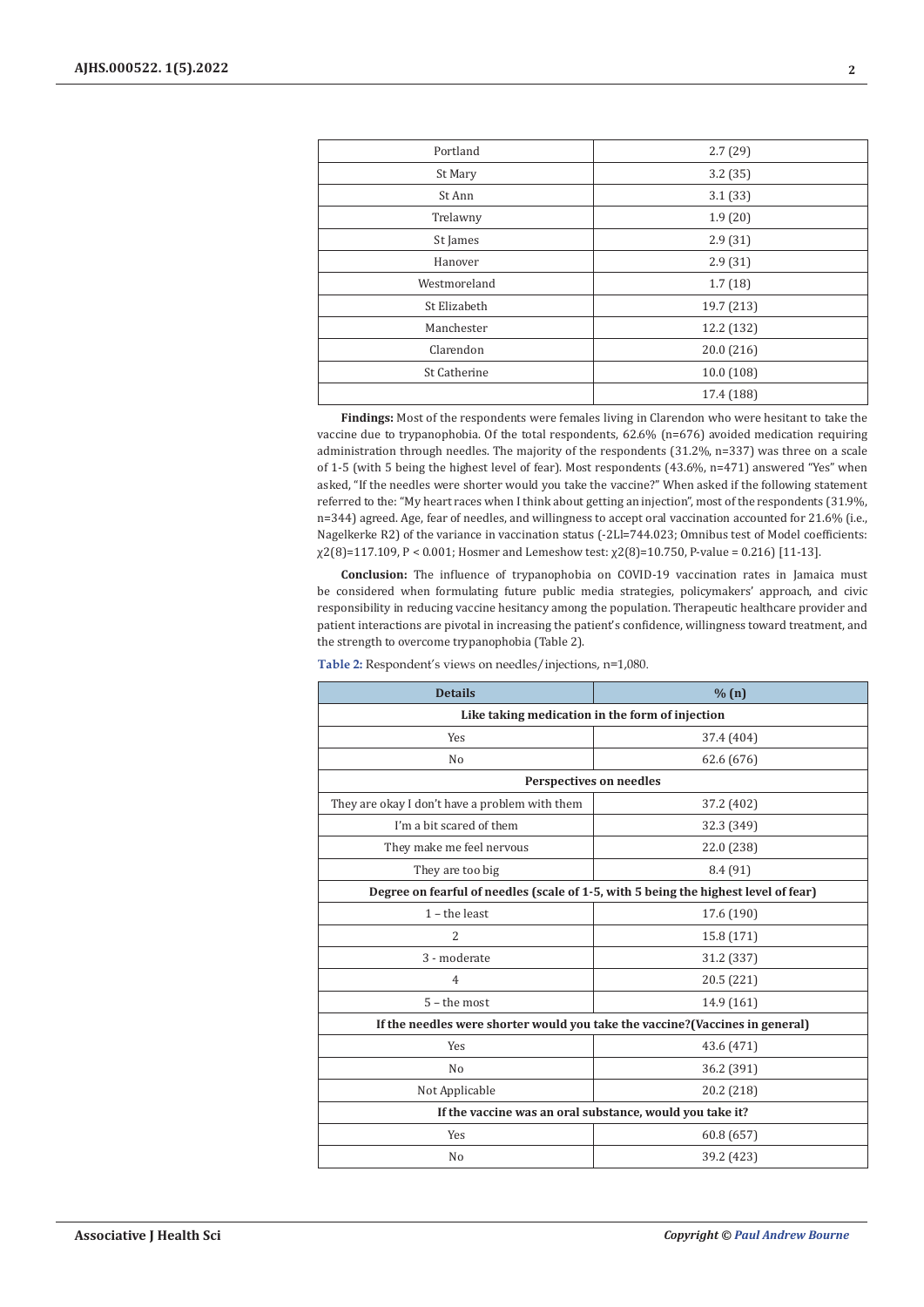| Does this statement refer to you; 'My heart races whenever I think about getting an injection' |                                                                                          |  |  |
|------------------------------------------------------------------------------------------------|------------------------------------------------------------------------------------------|--|--|
| Strongly disagree                                                                              | 31.9 (344)                                                                               |  |  |
| Disagree                                                                                       | 20.1 (217)                                                                               |  |  |
| Neutral                                                                                        | 22.2 (240)                                                                               |  |  |
| Agree                                                                                          | 15.1 (163)                                                                               |  |  |
| <b>Strongly Agree</b>                                                                          | 10.7(116)                                                                                |  |  |
|                                                                                                | Have you ever avoided medical treatment because you knew needles would be involved?      |  |  |
| Yes                                                                                            | 40.0 (432)                                                                               |  |  |
| Maybe                                                                                          | 12.0 (130)                                                                               |  |  |
| No                                                                                             | 48.0 (518)                                                                               |  |  |
|                                                                                                | Do you believe you will overcome your fear of needles and take the vaccine? (Vaccines in |  |  |
| general)                                                                                       |                                                                                          |  |  |
| Yes, I believe                                                                                 | 34.9 (375)                                                                               |  |  |
| I don't fear needles                                                                           | 27.9 (300)                                                                               |  |  |
| I believe a little bit                                                                         | 21.6 (232)                                                                               |  |  |
| No, I don't believe                                                                            | 15.5 (167)                                                                               |  |  |

**Keywords:** COVID-19; Fear of needles; Injection; Needle; Needle phobia; Trypanophobia; Vaccine acceptance; Vaccine hesitancy

## **Introduction**

The initial report of the Coronavirus 2019 (COVID-19) by the World Health Organization (WHO) occurred on December 31, 2019, following pneumonia cases of unknown origins in Wuhan city, China (World Health Organization (WHO). The virus was declared a global health emergency on January 30, 2020 (WHO). Holder of the New York Times indicated that as of November 21, 2021, the vaccination rate in the world is 55% (fully vaccinated, 43%) compared to 22% in Jamaica (17% fully vaccinated), 70% in the United States and Canada, 66% in Latin America, Asia-Pacific (64%), Europe (62%), Middle East (45%), and 9.7% in Africa. These statistics indicate that a variable proportion of the population in each country are delaying or avoiding vaccination, which may hamper the success of vaccination programmes [13-21].

A significant number of persons continue to be diagnosed with the COVID-19 virus. A more substantial number of individuals died from the COVID-19 due to the initial lack of knowledge of how to treat such a virus, making vaccines more critical. The fear of getting vaccinated may be hindering the current uptake in Jamaica [21-26]. A renowned medical doctor, Professor Denise Eldemire Shearer, postulated that trypanophobia (i.e., the fear of needles or needle phobia) is accounting for some per cent of COVID-19 vaccine hesitancy among the Jamaican population, which is also the case across the globe, and this extends to children (Table 3). A search of the literature revealed no empirical support for the perspective of Eldemire, and this means that the society continue to operate

and plan in ignorance for the pandemic. Hence, this study seeks to answer the following research questions:

- A. What are the reasons for Jamaicans current unvaccinated status?
- B. Is the vaccination process delayed due to the fear of needles? and
- C. What is the profile of those who fear needles in the vaccination process?

**Table 3:** Issues on COVID-19 Vaccines, n=1,080.

| <b>Details</b>                                         | % (n)      |  |  |  |  |
|--------------------------------------------------------|------------|--|--|--|--|
| Have you considered taking the COVID-19 vaccines?      |            |  |  |  |  |
| Yes                                                    | 69.4 (750) |  |  |  |  |
| Nο                                                     | 30.6 (330) |  |  |  |  |
| Who would you rather to administer the vaccine to you? |            |  |  |  |  |
| <b>Nurse</b>                                           | 47.6 (341) |  |  |  |  |
| Doctor                                                 | 52.4 (375) |  |  |  |  |

 $H_0$ : No statistical relationship exists between the fear of needles and considering taking the COVID-19 vaccine.

To contextualize the current study and answer the research question, a theoretical framework (i.e., Theory of Reasoned Action and the Theory of Planned Behavior) was developed to guide and better understand COVID-19 hesitancy as a result of trypanophobia in Jamaica [26-39].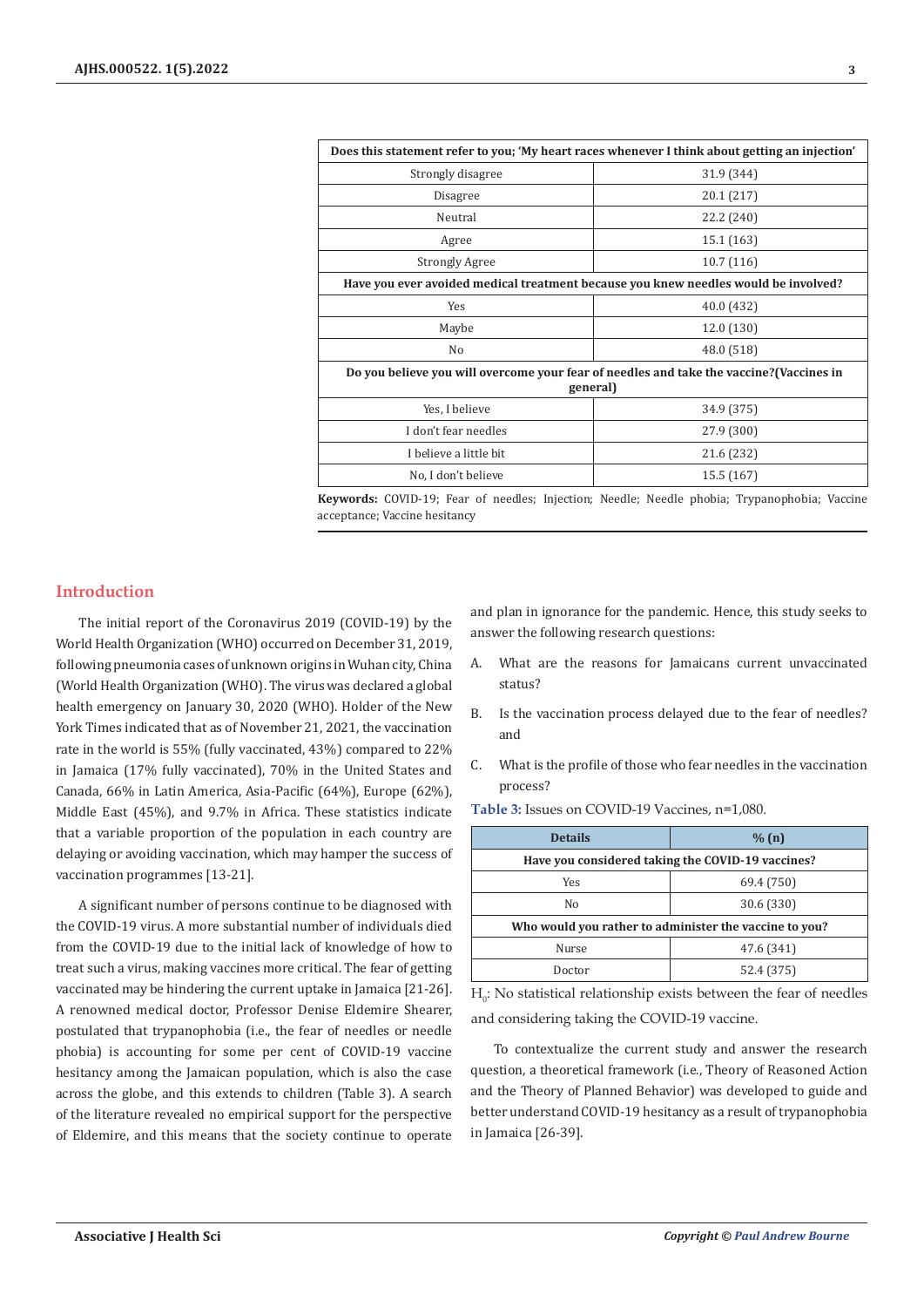## **Theoretical framework**

Globally, varying views exist on the vaccination process and the COVID-19 virus, leading to world leaders implementing additional measures. Social distancing, frequent hand washing, and education were some of those measures (Table 4). Despite the plethora of current information, individuals still have mixed feelings about vaccination. These feelings range from fear of needles to misunderstanding of information. A theoretical framework that addresses the study constructs is warranted to explore further the "fear needles" and their influence on vaccinations. This current study uses a theoretical framework reflecting the Theory of Reasoned Action and the Theory of Planned Behavior that aided the researchers in better assessing these phenomena (Figure 1).

**Table 4:** A cross-tabulation between the fear of needles and considering taking the COVID-19 Vaccine, n=1,080.

|                               | Rating the Fear of Needles (On a Scale of 1-5, with 5 Being the Highest Level of Fear) |              |            |            |           |              |  |
|-------------------------------|----------------------------------------------------------------------------------------|--------------|------------|------------|-----------|--------------|--|
| <b>Details</b>                |                                                                                        | $\mathbf{r}$ |            |            |           | <b>Total</b> |  |
| Considered taking<br>vaccines | % (n)                                                                                  | % (n)        | % (n)      | % (n)      | % (n)     | % (n)        |  |
| Yes                           | 84.7 (161)                                                                             | 68.4 (117)   | 65.3 (220) | 76.0 (168) | 52.2 (84) | 69.4 (750)   |  |
| No                            | 15.3(29)                                                                               | 31.6(54)     | 34.7 (117) | 24.0(53)   | 47.8 (77) | 30.6 (330)   |  |
| Total                         | 190                                                                                    | 171          | 337        | 221        | 161       | 1,080        |  |

 $H_0$ : There is no statistical association between considering being vaccinated against COVID-19 and preferring oral vaccines.



Figure 1: Reason action theory/theory of planned behaviour.

According to Rural Health Information Hub (2018), the Theory of Reasoned Action and the Theory of Planned Behavior explain the association of beliefs and behaviour and implies that a person's health behaviour is determined by their intention to perform a behaviour. Attitude, subjective norms, and perceived behavioural control collectively influences an individual's behavioural intentions. An individual's attitude toward the behaviour and the subjective norms affects their intention to perform a behaviour.

However, subjective norms result from the social and environmental surroundings and an individual's perceived control over the behaviour (Table 5). Generally, a positive attitude and positive subjective norms result in greater perceived control and increase the likelihood of intentions governing changes in behaviour. The theory clarifies health behaviours, planning, implementing health promotion and disease prevention programs [39-44].

**Table 5:** A cross-tabulation of considering being vaccinated against COVID-19 and prefer oral Vaccines, n=1,080.

| <b>Details</b>                                 | <b>Prefer Oral Vaccine</b> | <b>Total</b> |            |
|------------------------------------------------|----------------------------|--------------|------------|
|                                                | <b>No</b>                  | <b>Yes</b>   |            |
| Considering Being vaccinated against COVID-19: | % (n)                      | % (n)        | % (n)      |
| N <sub>0</sub>                                 | 50.4 (213)                 | 17.8 (117)   | 30.6(330)  |
| Yes                                            | 49.6 (210)                 | 82.2 (540)   | 69.4 (750) |
| Total                                          | 423                        | 657          | 1,080      |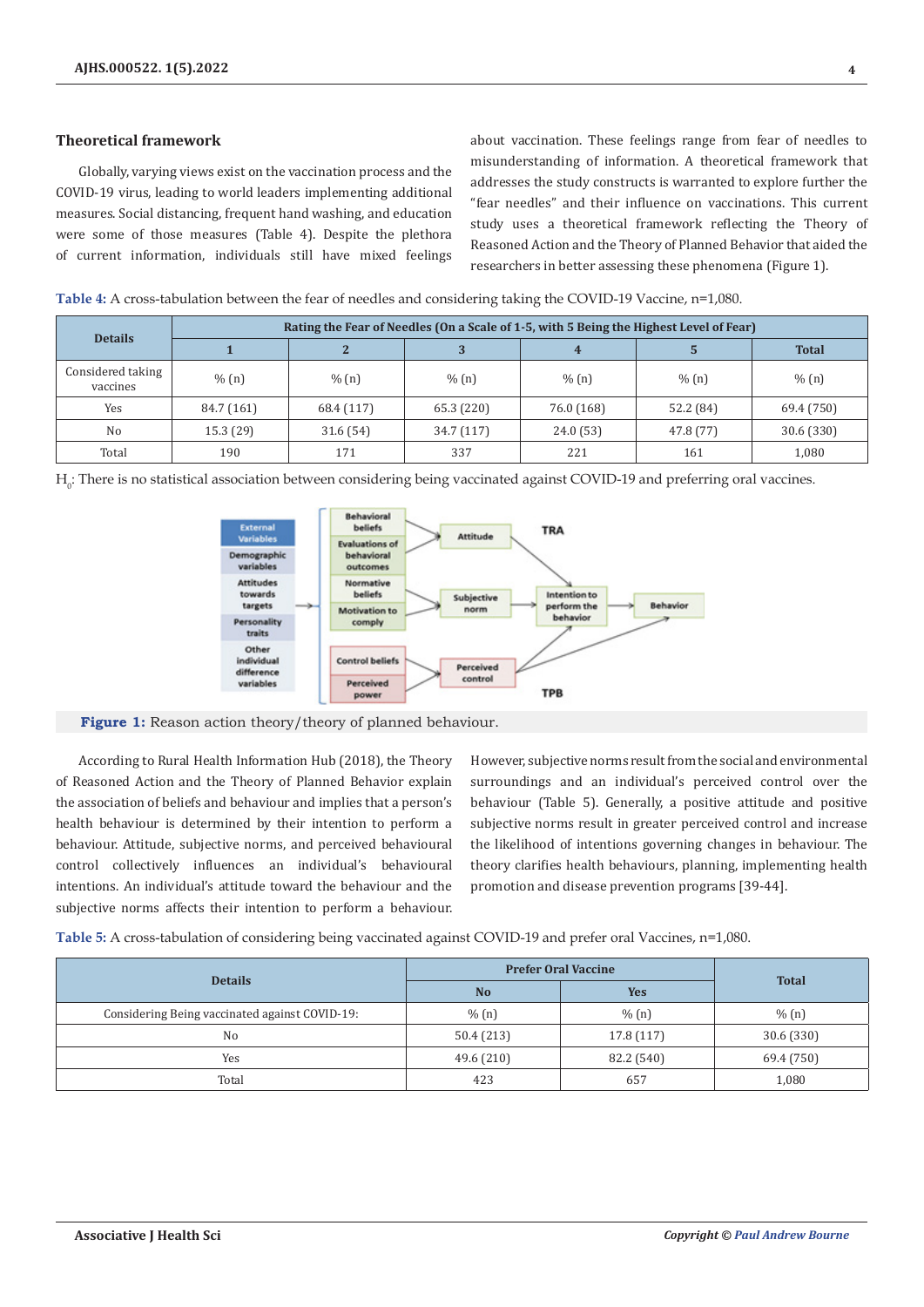Furthermore, subjective norms describe the behaviours of healthcare providers, patients, care providers, and others in the community. Therefore, these theories provide a framework for answering this current study's research question, "Does the fear of needles influences Jamaican's willingness to be vaccinated?" An individual's decision depends on their attitude towards a particular situation, whether positive, negative, or neutral Tables

6-8. Using the theoretical framework (Figure 1) to address the research question, we anticipate that individuals will consider the vaccination process negative or positive. Furthermore, if individuals believe that the outcome of taking the vaccine is beneficial, they will have a positive attitude. If they believe the vaccine is not essential and has undesirable effects, they will react negatively.

| Table 6: A Cross-tabulation between the fear of needles and Gender, n=1,080. |  |  |
|------------------------------------------------------------------------------|--|--|
|------------------------------------------------------------------------------|--|--|

|                | <b>Prefer Oral Vaccine</b>           |           |              |
|----------------|--------------------------------------|-----------|--------------|
| <b>Details</b> | Rating the Fear of<br><b>Needles</b> | Gender    | <b>Total</b> |
|                | Female                               | Male      |              |
|                | % (n)                                | % (n)     | % (n)        |
| 1-the least    | 16.2(101)                            | 19.5 (89) | 17.6 (190)   |
| 2              | 15.4 (96)                            | 16.4(75)  | 15.8 (171)   |
| 3              | 31.1 (194)                           | 31.3(143) | 31.2 (337)   |
| 4              | 21.0(131)                            | 19.7 (90) | 20.5 (221)   |
| 5-the most     | 16.2 (101)                           | 13.1(60)  | 14.9 (161)   |
| Total          | 623                                  | 457       | 1,080        |

 $H_0$ : Older respondents are less likely to fear needles than younger respondents.

**Table 7:** A cross-tabulation of rating the fear of needles and age Cohort, n=1,080.

| <b>Details</b>             | Age Cohort (in years) |           |           |           |          |              |
|----------------------------|-----------------------|-----------|-----------|-----------|----------|--------------|
|                            | 18-27                 | 28-37     | 38-47     | 48-57     | $58+$    | <b>Total</b> |
| Rating the fear of needles | % (n)                 | % (n)     | % (n)     | % (n)     | % (n)    | % (n)        |
| 1-the least                | 25.3(112)             | 13.0 (29) | 12.0(25)  | 11.6(17)  | 11.7(7)  | 17.6 (190)   |
| $\overline{c}$             | 18.1(80)              | 14.8 (33) | 17.7(37)  | 11.6(17)  | 6.7(4)   | 15.8 (171)   |
| 3                          | 24.2 (107)            | 35.4 (79) | 36.8 (77) | 36.3(53)  | 35.0(21) | 31.2 (337)   |
| 4                          | 17.6 (78)             | 22.4(50)  | 20.6(43)  | 22.6 (33) | 28.3(17) | 20.5 (221)   |
| 5-the most                 | 14.7(65)              | 14.3 (32) | 12.9(27)  | 17.8(26)  | 18.3(11) | 14.9 (161)   |
| Total                      | 442                   | 223       | 209       | 146       | 60       | 1,080        |

**Table 8:** Binary logistic regression of vaccination status of Jamaica by selected explanatory Variables.

| <b>Explanatory variable</b>   | B        | S.E.  | Wald   | P-value | <b>OR</b> | 95% C.I. Lower<br>- Upper |
|-------------------------------|----------|-------|--------|---------|-----------|---------------------------|
| Prefer Oral Vaccines (1=Yes)  | 1.677    | 0.187 | 80.315 | < 0.001 | 5.347     | 3.706 - 7.715             |
| Nurse Administer (1=Yes)      | 0.193    | 0.186 | 1.083  | 0.298   | 1.213     | $0.843 - 1.747$           |
| Female                        | 0.119    | 0.186 | 0.412  | 0.521   | 1.126     | $0.783 - 1.621$           |
| Rating the fear of needles    | $-0.349$ | 0.078 | 20.1   | < 0.001 | 0.705     | $0.605 - 0.821$           |
| Age2 (28-37 years)            | $-0.224$ | 0.256 | 0.769  | 0.381   | 0.799     | $0.484 - 1.319$           |
| Age3 (38-47 years)            | $-0.737$ | 0.247 | 8.905  | 0.003   | 0.479     | $0.295 - 0.777$           |
| Age4 (48-57 years)            | $-0.22$  | 0.288 | 0.584  | 0.445   | 0.803     | $0.457 - 1.411$           |
| Age $5(58 + years)$           | $-0.62$  | 0.389 | 2.534  | 0.111   | 0.538     | $0.251 - 1.154$           |
| Reference group (18-27 years) | 1        |       |        |         |           |                           |
| Constant                      | 1.198    | 0.318 | 14.164 | < 0.001 | 3.312     |                           |

OR denotes the odds ratio.